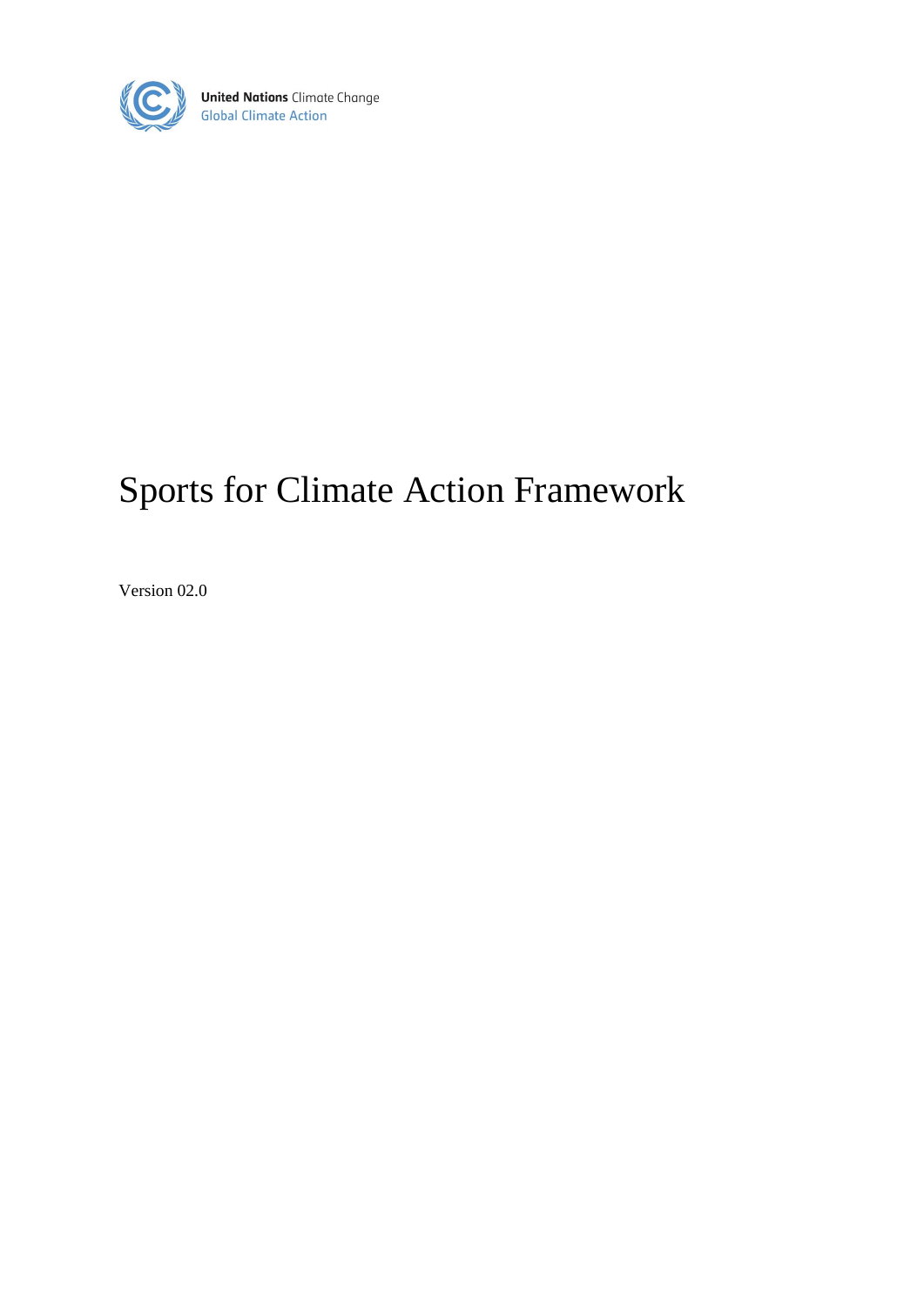

| 1. |      |  |  |
|----|------|--|--|
|    | 1.1. |  |  |
|    | 1.2. |  |  |
| 2. |      |  |  |
|    |      |  |  |
|    |      |  |  |
|    | 2.1. |  |  |
|    | 2.2. |  |  |
|    |      |  |  |
|    |      |  |  |
|    |      |  |  |
| 3. |      |  |  |
|    | 3.1. |  |  |
| 4. |      |  |  |
| 5. |      |  |  |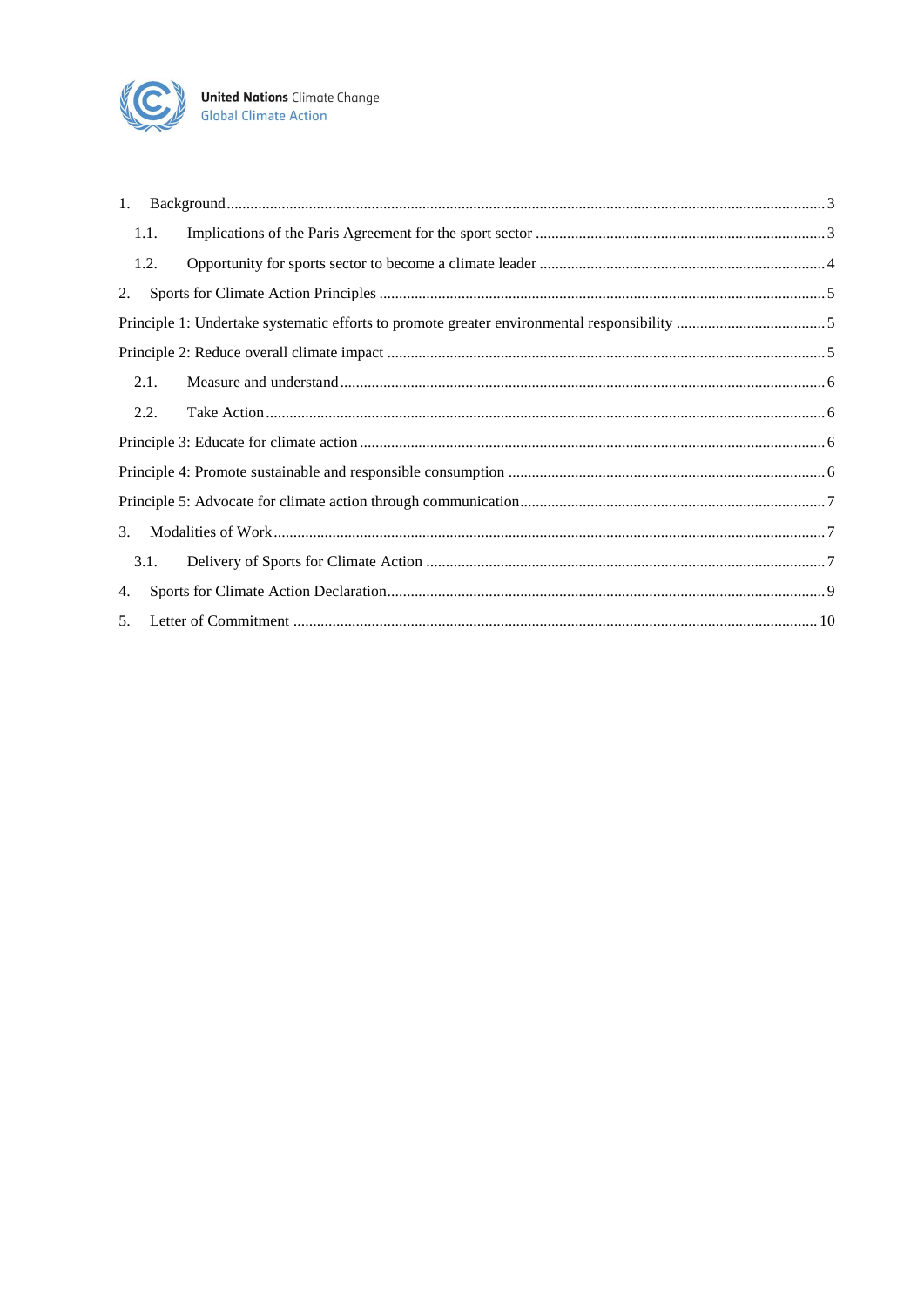

# <span id="page-2-0"></span>**1. Background**

- 1. Global warming is placing our planet and future generations at risk. Meeting the scale of the challenge requires action by all sectors, including the sport sector to achieve the goals of the Paris Climate Change Agreement. Around the world, governments, cities and businesses are taking bold climate action, leading the way towards a healthier and more sustainable future. By employing solutions to global warming each of us will be improving and contributing to public health, promoting social justice, preserving natural resources, creating reliable sources of energy and contributing to the society and economy as a whole.
- 2. Businesses are now looking to respond to the challenges of climate action in tangible ways. Companies are committing to renewable energy and energy productivity, are setting concrete targets in line with the climate science and cross-sectoral business initiatives are recognizing and addressing the climate impacts of supply chains and resource use on agriculture, land use, transport and water. Collectively climate action by non-state actors can provide building blocks for 21st century businesses models and for delivering the scale needed to transform economies. Yet, there is a universal recognition that more ambitious and effective climate action from all levels of government, the private sector and civil society is needed now to limit the global temperature rise to 1.5 degrees Celsius, and avoid the worst effects of climate change.
- 3. Sports organisations can display climate leadership by engaging actively and collectively in the climate neutrality journey, in turn helping to differentiate from competitors, build brand reputation and engage their sports personnel, employees and members on environmental issues.
- 4. This can be achieved by taking responsibility for their climate footprint, helping global ambition step-up and incentivising action beyond sports to take meaningful and transformative climate action.

### <span id="page-2-1"></span>**1.1. Implications of the Paris Agreement for the sport sector**

- 5. In 2015 the governments of the world came together to determine a new direction for global growth and development. In September 2015, the Sustainable Development Goals, or SDGs, were agreed. Then, in December of the same year, the Paris Climate Change Agreement was adopted, rapidly entering into force in November 2016. The Paris Agreement and Sustainable Development Goals are two visionary agreements which hold great potential to stabilize our climate, proliferate peace and prosperity, and open opportunity for billions of people.
- 6. The Paris Agreement seeks to accelerate and intensify the actions and investment needed for a sustainable low-carbon future. Its central aim is keeping a global temperature rise this century to well below 2 degrees Celsius above pre-industrial levels. The Paris Agreement also aims to strengthen the ability of countries to deal with climate change impacts. Countries have put forward "nationally determined contributions" (NDCs), with a commitment to strengthen these efforts in the years ahead. However, success cannot be achieved by governments alone. All sections of society, from individuals to corporations, must contribute at increasing levels of scale and acceleration.
- 7. Sport's impact on our climate is complex and can be difficult to measure depending on the size of the organization and/or event. However, most sports organisations and fans would now acknowledge that sport's contribution to climate change – through associated travel, energy use, construction, catering, and so on – is considerable. Moreover, sports' global interest for billions of fans, and the media coverage generated in response, provide a strong platform for the sport sector to play an exemplary role in meeting the challenge of climate change, and inspire and engage large audiences to do the same.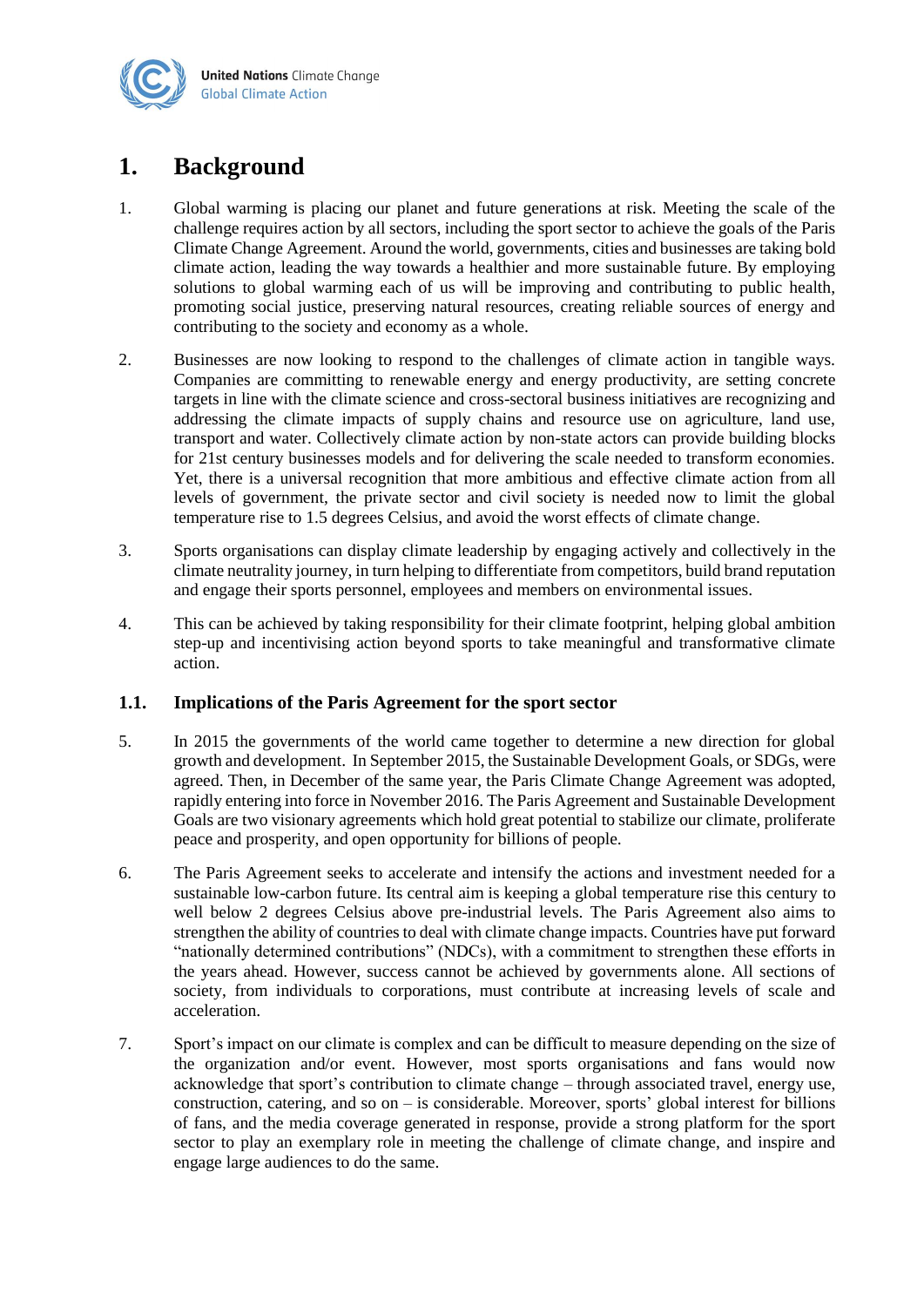

- 8. Impacts of climate change will vary greatly from region to region and from sport to sport. However, some general implications for the sector can be inferred:
- 9. Climate change is also impacting on sport. We see this happening in various ways:
	- (a) Damage to playing surfaces due to extreme temperatures, extended periods of drought, flooding, and/or pest species extending their natural range
	- (b) Damage to buildings and other infrastructure due to violent storms
	- (c) Coastal erosion and sea level rise directly affecting sport properties in seaside areas
	- (d) Warmer winters and lack of natural snow threatening ski resorts at lower altitudes
	- (e) Unseasonal rainfall forcing cancellation or abandonment of sport matches
	- (f) Heat waves forcing changes to timing of sport events
	- (g) Increased injuries to players from heat exhaustion and impact injuries from harder playing surfaces
	- (h) More potentially harmful algal blooms limiting direct contact outdoor water sports
	- (i) Sub-standard fan experience where high temperatures create potential health risks and detract from the enjoyment of the event
	- (j) Climate adaption measures being required in the design of new or refurbished sport venues
- 10. All these impacts have potentially significant financial repercussions in addition to their physical and logistical impacts. These are not projections; they are all real impacts that have happened and continue to happen across sports and throughout the world.

#### <span id="page-3-0"></span>**1.2. Opportunity for sports sector to become a climate leader**

- 11. UN Climate Change invites sports organizations and their stakeholders to join a new climate action for sport movement that will set the trajectory and provide the support for sport to play a winning role in achieving global climate change goals.
- 12. Uniting behind a set of principles, this movement of sports organisations and their communities will work together to get on track for the net zero emission economy of 2050 that global leaders agreed in Paris.
- 13. In particular, UN Climate Change welcomes the leadership of the International Olympic Committee to contribute to key areas of action under this movement, and invites other governing bodies, sport federations, leagues and clubs, to join the journey to jointly develop climate action agenda in sports, by leading and supporting specific working groups and by bringing their expertise, tools and best practices, into this framework.
- 14. The activities under Sports for Climate Action have two overarching objectives:
	- (a) Achieving a clear trajectory for the global sports community to combat climate change, through commitments and partnerships in congress with verified standards, including measuring, reducing, and reporting greenhouse gas emissions in line with well below 2 degree scenario as set out in the Paris Agreement;
	- (b) Using sports as a unifying tool to drive climate awareness and action among global citizens.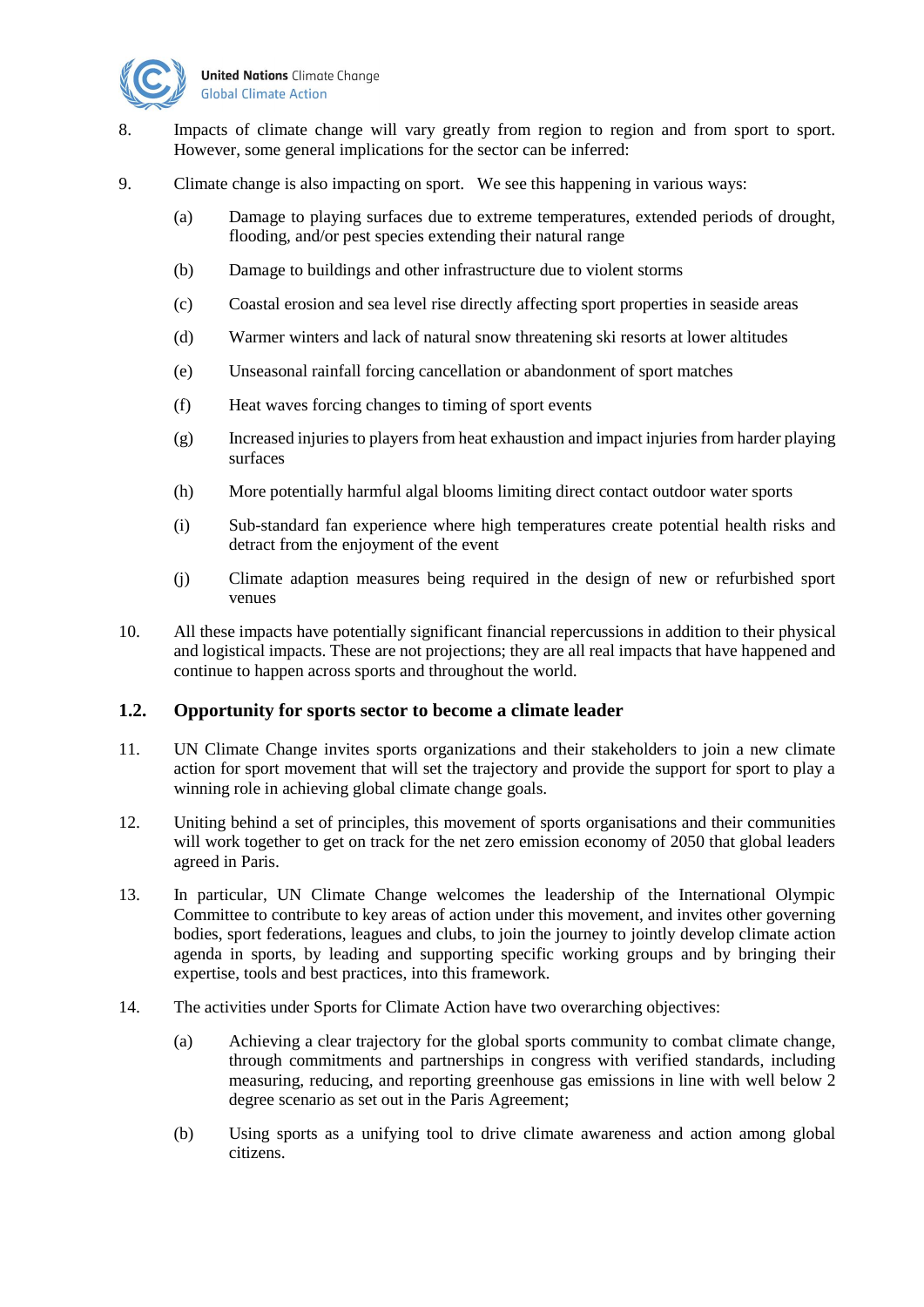

15. Sports for Climate Action sets out a cooperative framework to both catalyse new and enhance existing environmental commitments. It needs to be open and inclusive initiative seeking to build on other related initiatives and commitments made by participating organisations.

# <span id="page-4-0"></span>**2. Sports for Climate Action Principles**

- 16. The Sports for Climate Action Initiative aims to provide sports organizations with a forum where organizations can pursue climate action in is a consistent and mutually supportive fashion by learning from each other, disseminating good practices, lessons learned, developing new tools, and collaborating on areas of mutual interest.
- 17. The Principles of Sports for Climate Action Initiative will serve to mainstream climate action and will outline actions that, at a minimum, meet fundamental responsibilities in the areas of environmental sustainability and combatting climate change. By incorporating the five principles into strategies, policies and procedures, and by vocalising them to the sports community, organisations are upholding their basic responsibilities to people and planet, but also setting the stage for wider diffusion of the message and long-term success beyond the context of sport.
- 18. The participants in the Sports for Climate Action Initiative will commit to adhere to the following five principles:
	- (a) **Principle 1: Undertake systematic efforts to promote greater environmental responsibility;**
	- (b) **Principle 2: Reduce overall climate impact;**
	- (c) **Principle 3: Educate for climate action;**
	- (d) **Principle 4: Promote sustainable and responsible consumption;**
	- (e) **Principle 5: Advocate for climate action through communication.**
- 19. Sports organizations are invited to sign up to the Sports for Climate Action principles, regardless of their current stage in their environmental endeavours and work collaboratively to identify and spotlight climate solutions. There is a requirement to demonstrate ongoing progress, over time, after commitment to these principles is established.

### **Principle 1: Undertake systematic efforts to promote greater environmental responsibility**

- <span id="page-4-1"></span>20. The objective of this principle is to move beyond ad-hoc environmental practices to a comprehensive incorporation of climate change and its impacts into business strategy for operations, events, procurement, infrastructure and communications.
- 21. As a minimum, sport organisations should bring themselves up to the standards of good practice by; establishing responsibility for sustainability at the board level by defining sustainability strategies and implementing robust approaches to reducing their climate impact, and by considering internal and external issues that influence the climate impact of the organization now and in the future.

### **Principle 2: Reduce overall climate impact**

<span id="page-4-2"></span>22. The objective of this principle is to encourage sports organizations to prepare a strategy for achieving climate neutrality for their organizations and their events. No matter what size of organisation or sporting event, everyone has a climate impact and everyone can take action to reduce it. The following series of key steps represent best practice in taking action to minimise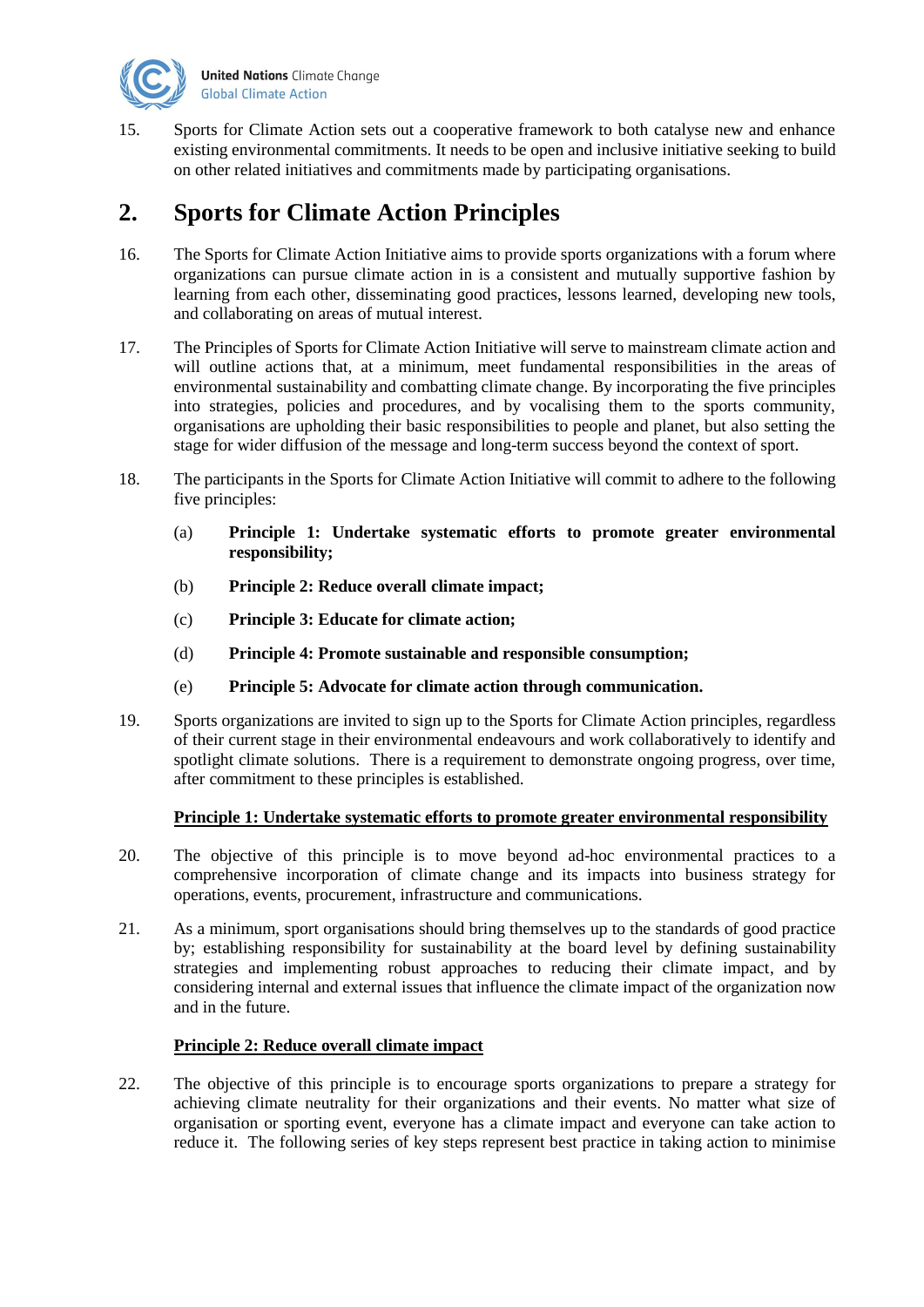

and eventually neutralise your climate impacts. They offer a practical approach to achieve the greatest positive impact in the most efficient and cost effective manner.

## <span id="page-5-0"></span>**2.1. Measure and understand**

- 23. The starting point should be to gather information on your current activities to enable you to calculate a baseline climate footprint. This provides a robust, quantitative measure of your organisation's (or event's) GHG emissions.
- 24. This measurement is necessary to evaluate the overall climate impacts of your organisation or project, and to understand which activities contribute most to these impacts.
- 25. Understanding the most significant impacts is essential for guiding decision-makers to take actions that will reduce your GHG emissions. The top priority should be to focus on activities that have the highest contribution to your climate footprint. This will help you to select the most costeffective actions with the highest reduction potential.

## <span id="page-5-1"></span>**2.2. Take Action**

- 26. Actions to mitigate your climate impacts would normally follow a hierarchal approach:
	- (a) Avoid actions designed to eliminate GHG emissions occurring in the first place.
	- (b) Reduce actions designed to lower the climate impact of your current activities. This may entail using resources in a more efficient way and thereby reducing the overall need, and associated costs, for such resources
	- (c) Substitute/replace actions designed to improve efficiency. This may be achieved by switching to more efficient and "cleaner" equipment, fuels, materials or processes.
	- (d) Compensate actions designed to compensate for some or all of your remaining, unavoidable impacts, typically by investing in emission reductions in other projects through UNFCCC recognised mechanisms.
	- (e) Report provide a credible account of your climate footprint and the climate actions you have undertaken in order to share knowledge and lessons learned.

#### **Principle 3: Educate for climate action**

<span id="page-5-2"></span>27. The objective of this principle is to bring together, diffuse and spotlight existing guidelines, resources, tools and expertise and collectively address potential knowledge gaps. It aims to enable knowledge sharing capacities to optimize the impact of collective effort on climate action. This principle can provide a forum for sport organisations to understand climate change issues in a global and regionally relevant context and incorporate lessons into their strategy.

#### **Principle 4: Promote sustainable and responsible consumption**

<span id="page-5-3"></span>28. The objective of this principle encourages sports organizations and sports events organizers to adopt sustainable procurement policies to motivate providers to develop cleaner options. Communication campaigns toward fans and other stakeholders could be built, to promote the use of greener, sustainable options. This also applies to giving preference to sustainable means of transport, being one of the major sources of GHG emissions in sports, thereby supporting global transition to low carbon transport.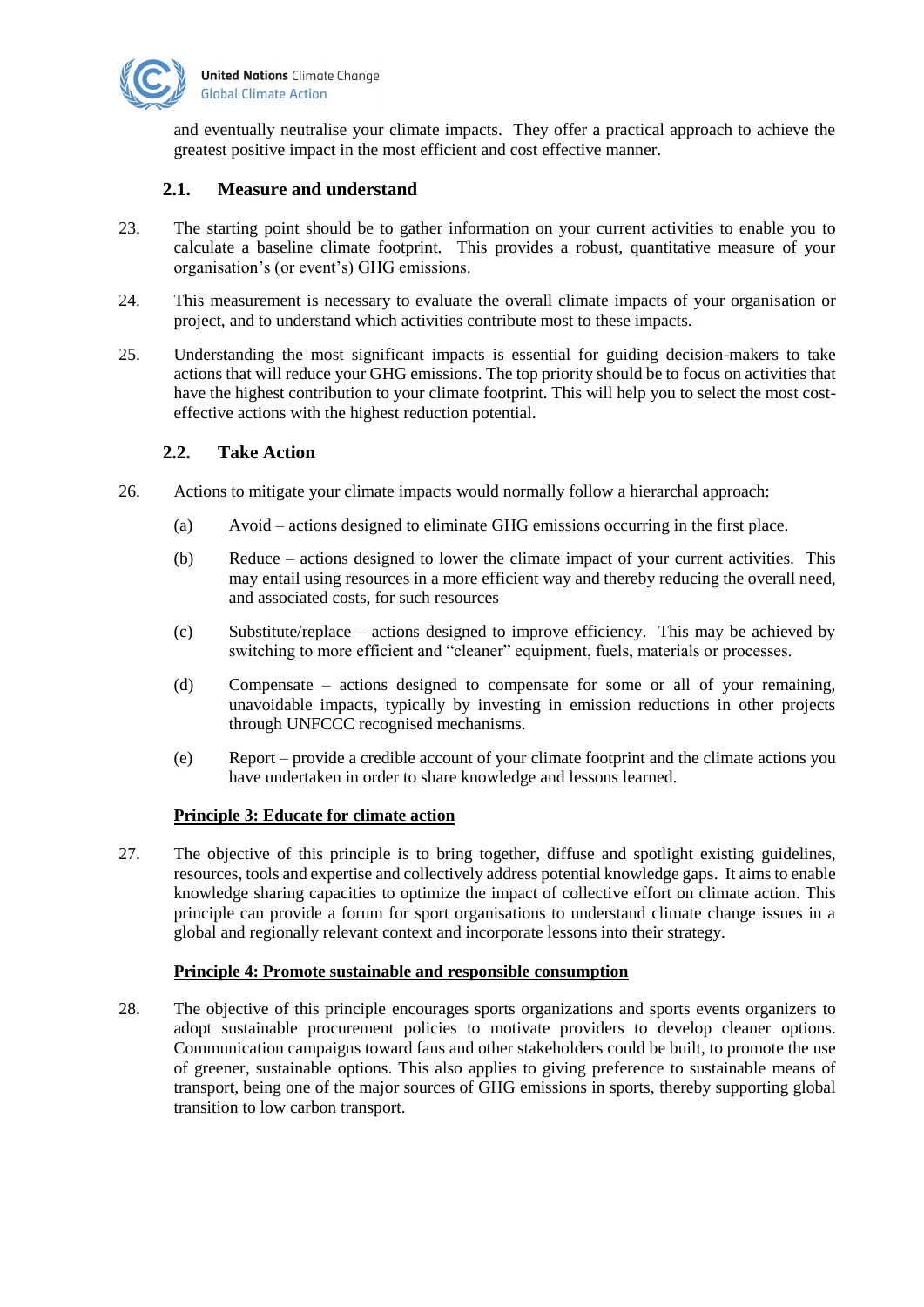

 $\overline{a}$ 

#### **Principle 5: Advocate for climate action through communication**

- <span id="page-6-0"></span>29. The objective of this principle refers to consistently promote awareness about climate change by mobilising resources to support action on climate change, such as:
	- (a) Broadcasting channels;
	- (b) Social media;
	- (c) Athletes as role models and climate ambassadors;
	- (d) Showcasing sustainable actions at events, at club grounds and at iconic venues;
	- (e) Association/federation networks;
	- (f) Sport clubs memberships and team fans.

## <span id="page-6-1"></span>**3. Modalities of Work**

- 30. The UN Climate Change is committed to facilitate and coordinate, within its resources and mandates, and as part of its work on Global Climate Action, the work undertaken by signatories to Sports for Climate Action.
- 31. The Sports for Climate Action Initiative does not constitute a new formal initiative or registered organization, but work is carried out by the signatories with facilitation from the UN Climate Change secretariat.
- 32. Signatories to the Sports for Climate Action are committed to support the implementation of the principles contained in its Framework, both by pursuing the principles within their own organizations, by leading the work for a specific principle, and by working collectively with other signatories.

### <span id="page-6-2"></span>**3.1. Delivery of Sports for Climate Action**

- 33. Delivery of the Sports for Climate Action Initiative is through working groups, each having a focus on one of the principles in the Sports for Climate Action Framework.
- 34. Working groups will convene to develop activities, processes and, if necessary, come up with joint resources to carry out work under each principle. This among others, means mapping existing tools and resources, developing approaches for how good practices can be scaled up and applied consistently, including by agreeing on methodologies or minimum criteria for reporting and recognition of climate action by sports organizations.
- 35. Sport Organisations who sign up to the principles defined in this Sports for Climate Action Framework will be invited to lead and/or contribute to the working group of their choice and support the development of associated activities falling under that specific working group, in collaboration with the UN Climate Change secretariat. Sport Organizations signing up to the Sports for Climate Action Initiative may contribute to the work of one or several working groups of their choice<sup>1</sup>.
- 36. Substantive direction of the work for each principle is to be decided by consensus among the organizations that are part of that working group, and reflected in a time-bound working plan.

<sup>&</sup>lt;sup>1</sup> Signatories are required to apply the principles defined in this framework. Participation in the working groups is optional, but very much encouraged.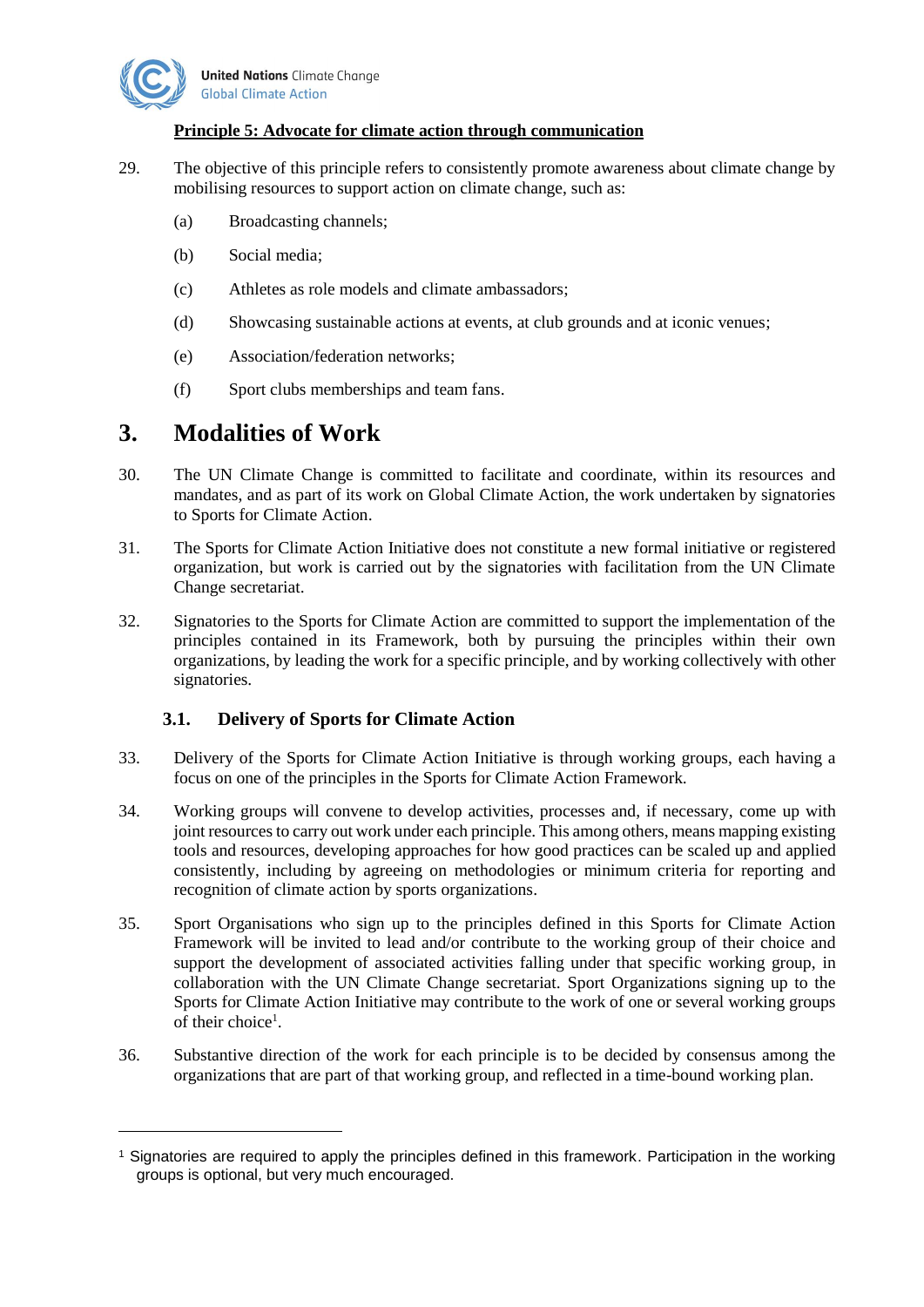

- 37. Working group activities requiring resources for their implementation shall be budgeted for by the participating organizations, either through own sources of funding or through joint fund raising.
- 38. Any products or outputs resulting from the work of participating organizations will be free of copyright and publicly accessible.
- 39. No participating signatory may represent, or make statements on behalf of the other signatories of the Sports for Climate Action Initiative, unless this has been agreed by all Signatories.
- 40. The participation of signatories in the working groups will be recognized by the UN Climate Change secretariat in relevant communications and events. Such participation may also be reflected in the signatories' own communications, by stating that they are a signatory to the Sports for Climate Action as part of the sports sector response to UN Climate Change global climate action.
- 41. Signatories of the Sports for Climate Action are not entitled to use the name or logo of the UN Climate Change without the express permission by the UN Climate Change secretariat in writing.
- 42. The UN Climate Change secretariat and the signatories of the Sports for Climate Action Initiative may not use the name, brand or logo of any of the other signatories without express permission.
- 43. The UN Climate change will deploy its existing Global Climate Action platforms such as [NAZCA,](http://climateaction.unfccc.int/) [Climate Neutral Now,](https://unfccc.int/climate-action/climate-neutral-now) and the [Momentum for Change](https://unfccc.int/climate-action/momentum-for-change) initiative to inspire action, track progress and/or highlight success and provide recognition.
- 44. The UN Climate Change secretariat will facilitate the work by:
	- (a) Supporting the delivery of the working groups goals as per UN Climate Change's existing resources and mandates;
	- (b) Maintaining a list of signatories and their participation in working groups;
	- (c) Facilitating regular online calls and meetings as may be necessary among signatories;
	- (d) Organizing an annual face-to-face meeting with all signatories to take stock of progress; share lessons learned, and discuss and agree on work to be done in the next year. Leads of the working groups will be invited to host the meeting on a rotational basis and attendees will bear their own costs of attendance;
	- (e) Coordinating external communication activities by the signatories;
	- (f) Presenting and explaining the work of the signatories to other entities and organizations, as needed, to facilitate delivery of work by the signatories.
- 45. The International Olympic Committee will facilitate the work by:
	- (a) Creating and publishing joint guidelines together with the UN Climate Change to support and facilitate the signatories in understanding and implementing the guiding principles.
- 46. In order to ensure the quality and credibility of the work of the signatories of the Sports for Climate Action Initiative, the UN Climate Change secretariat, based on consultations with signatories, may exclude an organization from the list of signatories if its sincerity in participation or ability to participate is a cause for concern.
- 47. The Signatories of the Sports for Climate Action Initiative shall take into due account all regulations applicable to them that relate to antitrust or anticompetitive behaviours and shall refrain from any such behaviours during or in relation to their participation in the Sports for Climate Action meetings, events and related activities.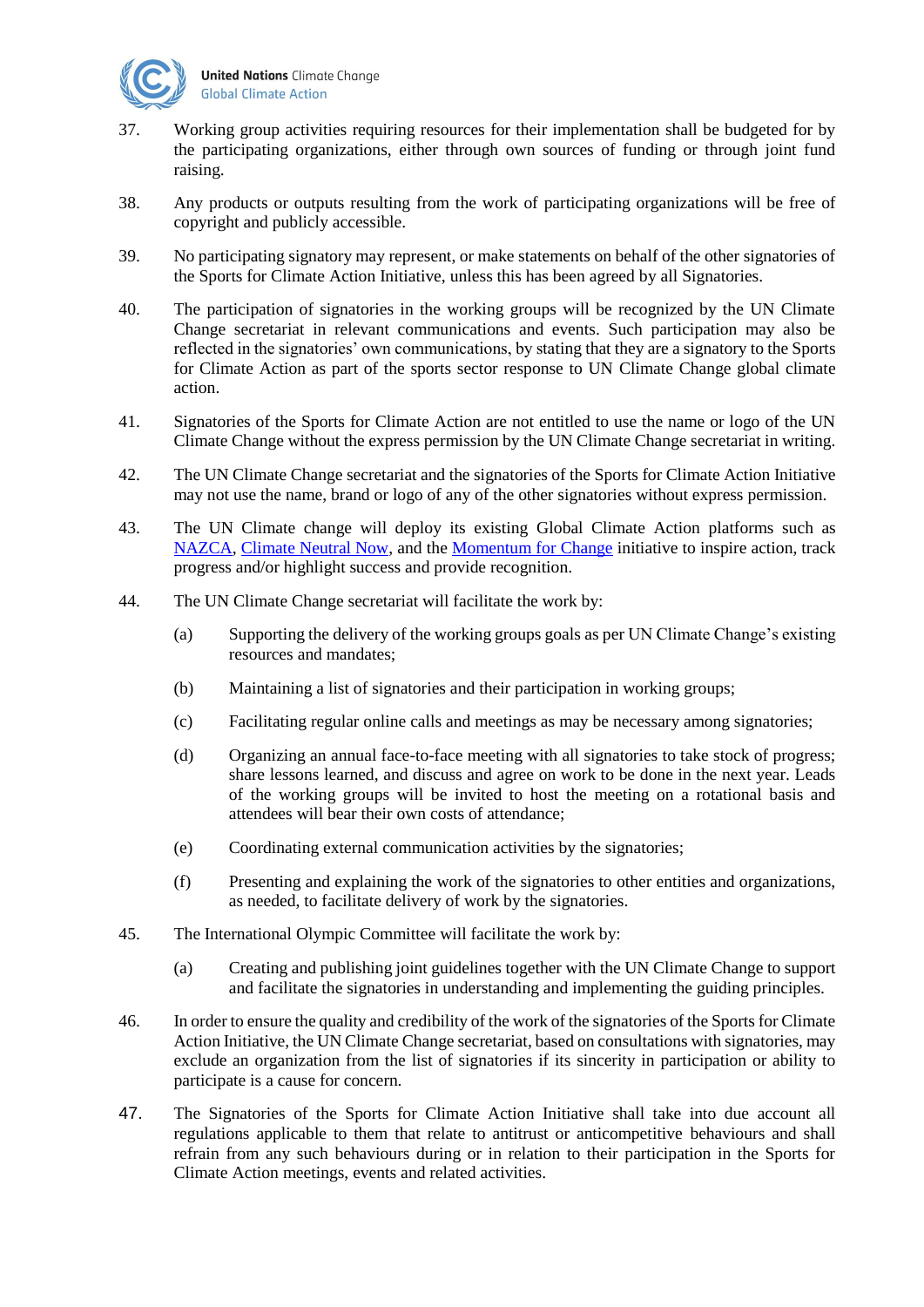

# <span id="page-8-0"></span>**4. Sports for Climate Action Declaration**

Recognizing that:

- the Paris Agreement represents a global response to the scientific consensus that human activity is causing global average temperatures to rise at unprecedented rates;
- the goals agreed in the Paris Agreement translate to reaching climate neutrality in the second half of the twenty-first century. Sports organizations need to take an active part in contributing to the realization of these goals.
- delivering on the climate agenda also contributes to the broader Agenda 2030 for Sustainable Development,
- all sports organisations, regardless of size or geography, have opportunities to take actions that will result in a measurable reduction in greenhouse gas emissions;
- actions that reduce greenhouse gas emissions are consistent have multiple synergies and co-benefits with, among other things, expanding economic opportunity and securing livelihoods, using resources more efficiently, driving economic competitiveness and innovation, strengthening environmental, social and economic resilience in the face of increasing climate impacts;
- sports have a unique power to inspire a wider societal change that embraces a low-carbon future and keeps the planet safe for future generations.

We, the signatories to the Sports for Climate Action Initiative support the goals of the Paris Agreement in limiting global temperature rise to 1.5 degrees Celsius above pre-industrial levels and affirm our commitment on behalf of our organizations to:

- 1. Undertake systematic efforts to promote greater environmental responsibility;
- 2. Reduce overall climate impact;
- 3. Educate for climate action;
- 4. Promote sustainable and responsible consumption;
- 5. Advocate for climate action through communication.